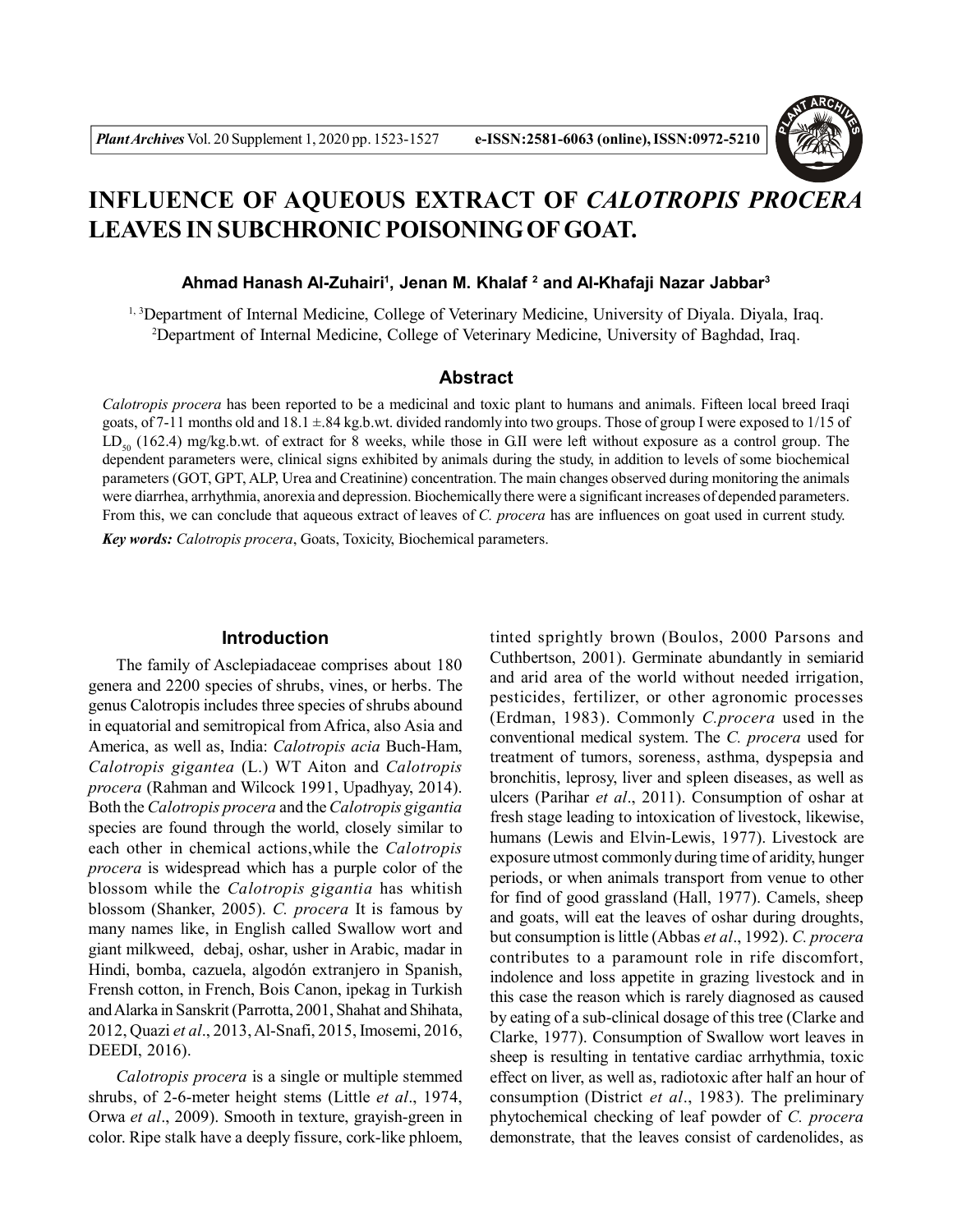well as, steroids, glycosides, sugars, tannins, terpenoids, phenols, flavonoids, saponins and alkaloids (Begum *et al*., 2010, Murti *et al*., 2010, Shrivastava *et al*., 2013). Leaves of this plant also contained a bitterish structure (mudarine) and abundant glycosides, uscharin, calactin, calotropin and calotoxin (Meena *et al*., 2010, Russell *et al*., 2011).

Many investigations have been announced that the swallow wort possess diverse medical functions, but also can cause toxic influence. The current study was intended to research the effects of the sub chronic exposure of goat to aqueous leaves extracts of *C. procera*.

## **Materials and Methods**

#### **Collection and preparation of the plant material**

Fresh leaves of *Calotropis procera* used in current study were collected from villages of Diyala province, Iraq. The plant was identified by the Ministry of Agriculture, Directorate of Seeds Testing and Certification (D.S.T.C) in Abu Graib, Baghdad. The fresh leaves of *C. procera* were washed, air-dried in shade, at room temperature, subsequently dried leaves milled and the powder kept in an airtight container until use.

## **Extraction of the plant material**

The dried ground plant (50 g) was mixed with 2 L of distilled water and left for 72 h. at room temperature. The aqueous extract was filtered using Whatman filter paper and evaporated to a dark green gummy residue.

#### **Acute toxicity of** *C. procera*

The estimation of oral  $LD_{50}$  in male albino rats was done according to Dixon (1980) by using the Up and Down method.

Animals: Fifteen healthy local breed goats, 7-11 months old and body weight of  $18.1 \pm .84$  kg. were randomly divided into two groups, (I and II), group I daily treated with (162.4 mg/kg) body weight of aqueous extract of *Calotropis procera* for 8 weeks and group II serving as the control, non-treated.

The dependent parameter was clinical examinations, including pulse and respiratory rate, body temperature and body weight, in addition to monitoring for any abnormal changes in behavior, appetite, or other signs.

# **Percentage of weight win**

Individually goat in control and exposure groups were weighed to determine any alteration in their weights. Proportion of weight win were measured as follows:

Proportion of Weight Win **=** Weight at the end of the experiment - Weight at the beginning of the experiment / Weight at the beginning of the experiment  $\times$  100

Blood samples were collected from the jugular vein (5ml) in a test tubes without anticoagulants according to Pugh (2002) and centrifuged at 3000 rpm for 5 min. The sera obtained were stored at -4°C until use

Biochemical analysis: Alanine aminotransferases (ALT) and aspartate aminotransferases (AST) were determined as described by commercial kit SGOT, SGPT from AGAPE DIAGNOSTICS SWITZERLAND. Alkaline phosphatase (ALP) by BIOLABO, France. Serum creatinine level was determined by creatinine kinetic method kit BIOLABO, France, while serum urea level was estimated by using a commercially available kit (UREA Berthelot from LINEAR CHEMICALS S.L).

#### **Statistical analysis**

The result collected were analyzed using analysis of variance (ANOVA, 2 way) according to Gomez and Gomez (1984), collected data are presented as the mean with standard error  $\pm$  and p $\leq$ 0.05 was considered to be statistically significant difference.

## **Results**

#### **Acute toxicity study of plant extracts**

Determination of acute toxic median lethal dose  $(LD<sub>50</sub>)$  was conducted in the male albino rat by up and down method, according to Dixon (1980), the value of  $LD_{50}$  was 2435.25 mg/kg B.W.

Clinical signs observed: The main clinical signs appeared on animals through daily observation of the treated animals were, loss of appetite, diarrhea and some time passed soft feces and showed dullness, progressive weakness, intermittent diarrhea and depression, on heart auscultation observed irregulars heartbeat (arrhythmia).

All animal groups showed weight gain but these in group II were significant higher than those in group I (Table 1).

Table 3, showed the influence of the aqueous extract of *C. procera* leaves used in current study on biochemical parameters, before, within (2, 4, 6, 8 weeks) of administration for tests and control goats. GOT (AST) significantly increased in those of G I during the  $6<sup>th</sup>$  and 8 th weeks. The serum of GPT(ALT) significantly increased in G I during all treated weeks, the highest level was at  $6<sup>th</sup>$  and  $8<sup>th</sup>$  weeks. ALP level significantly increased in group I during the  $8<sup>th</sup>$  weeks.

**Table 1:** Effect of administration of *C. procera* aqueous extract on weight win in goats.

| %Weight win    | <b>Groups</b> |  |  |
|----------------|---------------|--|--|
| $30.34\pm6.68$ |               |  |  |
| 40.92±1.9      |               |  |  |

Data expressed statistically = as Mean and Standard error  $(SE)$ .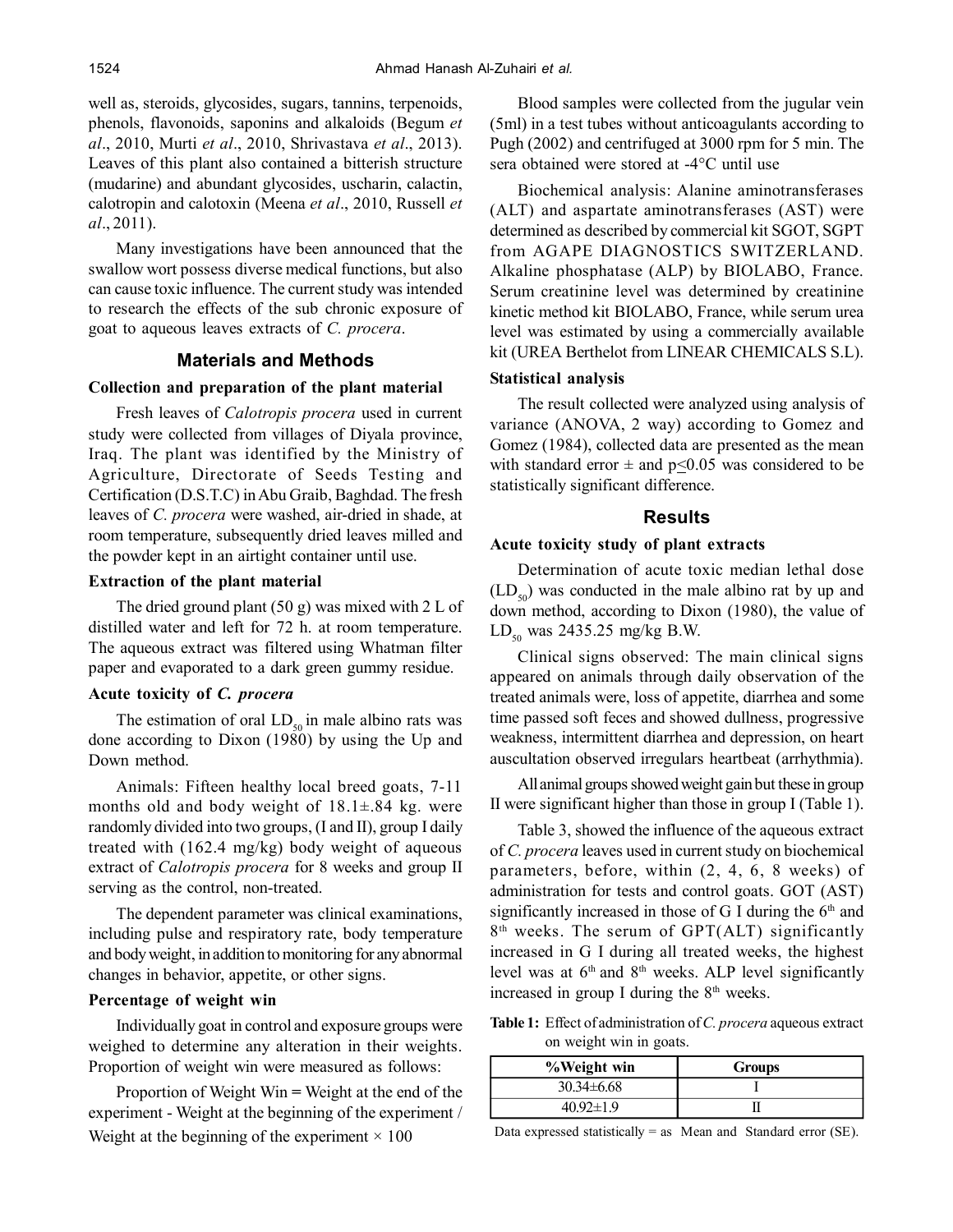**Table 2:** Effect of daily oral administration of C. procera aqueous extract on the body weight, heart and respiratory rates and body temperature of goats used in study.

|   | Group | 0                  | 2W                | 4W                | 6W                | 8W                  |
|---|-------|--------------------|-------------------|-------------------|-------------------|---------------------|
| W |       | $18.33 \pm 0.74 b$ | $16.61 \pm 0.73a$ | $18.2 \pm 0.89$ b | $20.28 \pm 1.43c$ | $22 \pm 1.39$ cd    |
|   | П     | $17.86 \pm 0.97$   | $18.23 \pm 1.06$  | $19.29 \pm 1.26$  | $22.23 \pm 1.84$  | $23.71 \pm 1.53$    |
| Н |       | $91.44\pm3.24b$    | 92.78±4.41b       | $95.56 \pm 3.0c$  | 73.56±2.89a       | 71.22±2.99a         |
|   | П     | $92.4 \pm 5.79a$   | $90 \pm 5.36a$    | $88.6\pm4.11a$    | 91.4 $\pm$ 3.54a  | $89.8{\pm}4.49a$    |
| R |       | $23.44 \pm 1.33a$  | $22.44 \pm 1.71a$ | $22.89 \pm 2.01$  | $29.44 \pm 2.14b$ | $32.33 \pm 3.86$ bc |
|   | П     | $23.8 \pm 1.66$    | $25.4 \pm 1.7$    | $25 \pm 1.79$     | $24\pm 2.35$      | $24.4 \pm 1.54$     |
| т |       | $39.61 \pm 0.11$   | $38.39 \pm 0.17$  | $38.29 \pm 0.2$   | $39.6 \pm 0.09$   | $39.41 \pm 0.08$    |
|   | П     | $39.02 \pm 0.11$   | $39.2 \pm 0.26$   | $39.06 \pm 0.24$  | $39.14 \pm 0.24$  | $39.04 \pm 0.23$    |

W=Body weight, H=heart rate, R=respiratory rates ,T=body temperature, Data expressed statistically=as Mean and Standard error (SE).

**Table 3:** Influence of administration of aqueous extract of *C. procera* leaves on serum GOT (IU/L), GPT (IU/L), as well as, ALP level (IU/L) in goats used in the study.

|            | Test   Group | 0                 | 2W                 | 4W                                                    | 6W                 | 8W                   |
|------------|--------------|-------------------|--------------------|-------------------------------------------------------|--------------------|----------------------|
| GOT        |              | $30.78 \pm 1.14a$ | $131.69 \pm 1.52a$ | $30.74 \pm 1.96a$                                     | $32.53 \pm 1.99$   | $33.12\pm0.97b$      |
|            | Π            | $30.84 \pm 1.66$  | $30.03 \pm 3.36$   | $29.08 \pm 1.02$                                      | $29.8 \pm 2.98$    | $31.03 \pm 2.93$     |
| <b>GPT</b> |              | $31.92 \pm 3.37a$ | $134.38\pm3.07h$   | $35.57\pm5.65h$                                       | $37.46 \pm 4.1$ bc | $137.61 \pm 5.44$ bc |
|            | Π            | $31.7 \pm 2.62$   | $32.66\pm1.81$     | 33.88±4.42                                            | $34.06\pm3.32$     | $32.06 \pm 2.57$     |
| ALP        |              |                   |                    | 165.86±8.02a 170.53±8.42a 170.88±10.33a 1167.7±10.44a |                    | $180.6 \pm 9.5b$     |
|            | Π            | $165.14\pm7.41$   | $165.4\pm 6.17$    | $167.35\pm9.2$                                        | $169.33 \pm 8.17$  | $167.35 \pm 7.4$     |

Data expressed statistically=as Mean and Standard error (SE).

Shown in table 4, results of serum levels of urea and creatinine changes. It is significantly elevated at  $(p<0.05)$ in values of Urea through all treated periods. The highest level was in the 8th week. Creatinine levels elevated through periods of exposure but significantly increased only in 8<sup>th</sup> weeks.

# **Discussion**

The results of the current study, revealed that weight win of all goats exposed to aqueous extract of this plant showed significant increases, while goats in a control group appeared highly significant increases. These result disagree with what revealed by Mbako *et al.,* (2009), Shahat and Shihata, (2012), in rabbits, as well as, result recorded by Radunz *et al.,* (1983), in livestock (sheep and cows). While Mahmoud *et al*., (1979), observed that weight was loosed in sheep, he attributed this to diarrhea

**Table 4:** Influence of administration of aqueous extract of *C. procera* leaves on serum urea level (mg/dl), as well as, serum creatinine (mg/dl) in goats used in study.

|             | <b>Test Group</b> |                   | 2W               | 4W                                                                   | 6W                | 8W              |
|-------------|-------------------|-------------------|------------------|----------------------------------------------------------------------|-------------------|-----------------|
| <b>TREA</b> |                   | $23.03 \pm 2.34a$ |                  | $26.03\pm1.34b$ 30.91 $\pm2.71bc$ 30.96 $\pm3.21bc$ 31.6 $\pm2.47bc$ |                   |                 |
|             |                   | $22.79\pm1.82$    | $2315\pm139$     | $23.24 \pm 1.87$                                                     | $22.89 \pm 2.24$  | $2198\pm221$    |
| <b>CREA</b> |                   | $1.92 \pm 0.38a$  | $2.11 \pm 0.33a$ | $2.06 \pm 0.19$ a                                                    | $2.08 \pm 0.18$ a | $2.41 \pm 0.54$ |
|             |                   | $1.96 \pm 0.22$   | $2.01 \pm 0.32$  | $1.76\pm0.37$                                                        | $1.73 \pm 0.16$   | $1.91 \pm 0.32$ |

CREA= creatinine, data expressed in means  $\pm$  SE (standard error).

and loss of fluid as a result off erosions of mucous lining of the gastrointestinal tract, Dada *et al*., (2002), reveled weight loss during orally administration of latex of Giant milkweed in rats. Cardenolides, which a cardiac-effective compounds that dampen the cellular membrane Na+/ K+ ATPase, leading to electrolyte disorder, which result to influence on the heart electrical conductivity (Poindexter *et al*., 2007). So, the arrhythmia and lower heartbeats (dysfunction of heart) induced by aqueous extract of this plant in current study, can be refer to its consist of cardenolides. Significant elevation of respiratory rate at same time with decreased heart beats may be due to heart disturbances. Delmar and Bruce, (1994) revealed, that the Patients with cardiac disorder have a diminish greater heart beat than expectant. Lower cardiac product resulting to diminish maximal oxygen uptake and anaerobic metabolism at lower workloads. Respiration is usually more than

prospective, however breathing reserve is within the normal range. Current study showed significant increases in values of GOT, GPT and ALP this agree with result observed by El-Shafeye, (2011), Shahat and Shihata, (2012). Rising in the level of GOT, GPT and ALP, is as a rule a signal to damage of liver (Chavda *et al.,* 2010, Zhang *et al.,* 2012). These rise may be caused by dead or damage of hepatocytes, under the toxic influence of highly effective materials of *C. procera* extract and at the end, this enzymes diffused from the intracellular position (Tilkian *et al.,* 1983, Jimoh and Odutuga, 2001).

Significant increases of serum urea and creatinine after exposure to *C. procera* aqueous extract in current research perhaps caused by injury of the renal cells and/ or dysfunction of the kidney under the venomous influence at composition of this plant (Eissa and Zidan, 2010). The Creatinine are removed from plasma *via*

> glomerular filtration, then excrete into the urine. Elevated in creatinine values is an signal of renal dysfunction (Smith and Hampton, 1990), this injury may be caused by cumulating of effective substance of the aqueous extract of *C.procera* in kidneys, cumulating of peril capable to Poisonous of the tubular epithelial cells (Parke, 1982).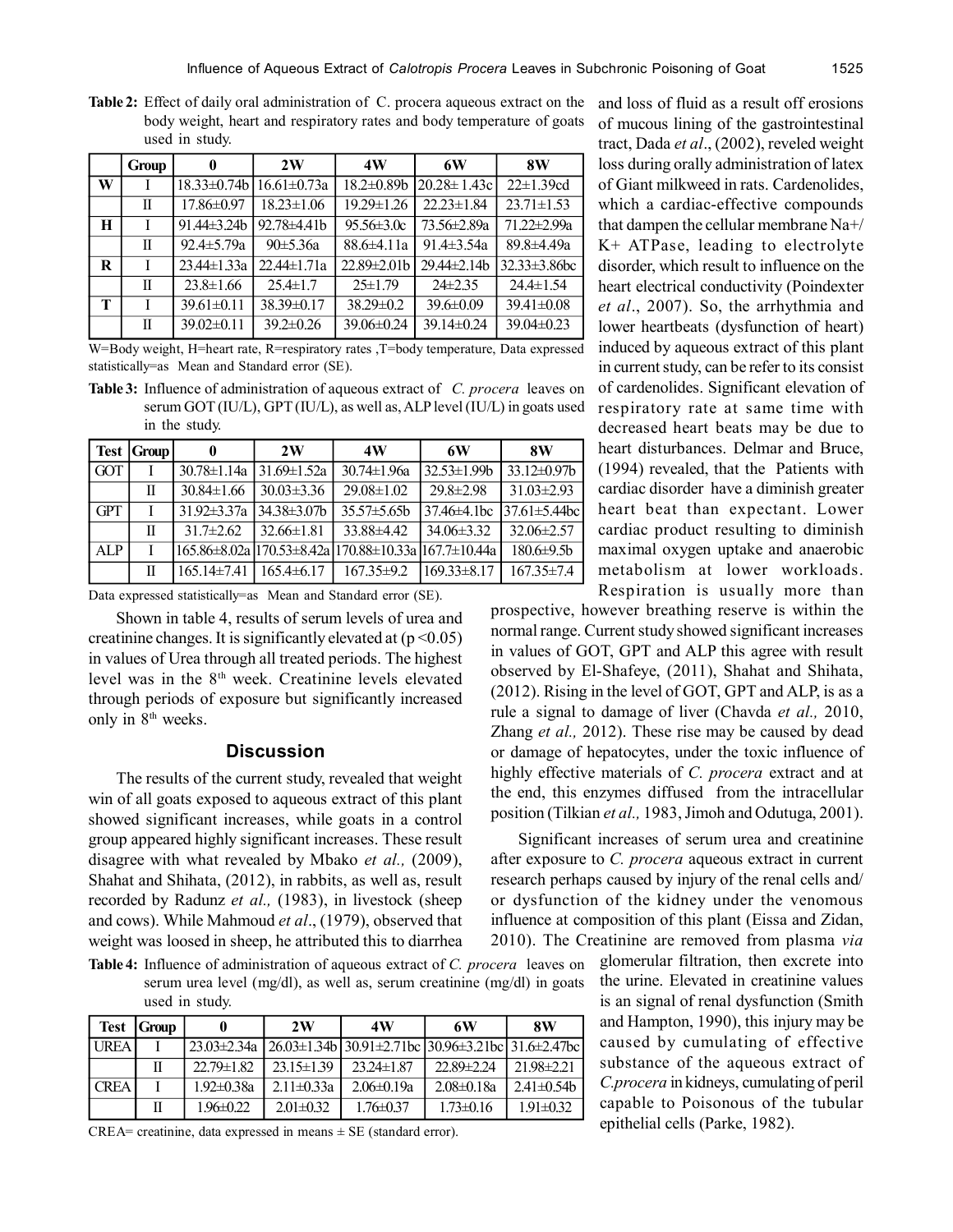Phytochemical checking of *C. procera* leaves revealed the existence of cardiac glycosides, alkaloids, terpenoids, saponins, phenols, tannins and flavonoids, this Ingredients are recognized as a possess medical and pesticidal characteristic (Verma *et al.*, 2013). De Lima *et al.,* (2011) revealed that this plant is a hepatotoxic and cardio venomous. Other investigators have notarized prejudicial effect of this plant on renal function (Basak *et al.,* 2009, Lin and Will, 2012).

# **References**

- Abbas, B., A.E. Tayeb and Y.R. Sulleiman (1992). *Calotropis procera*: feed potential for arid zones. *Veterinary Record.*, **131(6):** 132.
- Al-Snafi, A.E. (2015). The Constituents and Pharmacological Properties of Calotropis procera-An Overview. *International Journal of Pharmacy Review Research.*, **l5:** 259-75.
- Begum, N., B. Sharma and R.S. Pandey (2010). Evaluation of insecticidal efficacy of *Calotropis procera* and *Annona squamosa* ethanol extracts against *Musca domestica*. *J. Biofertil. Biopestici.,***1(1):** 1-6.
- Basak, S.K., A. Bhaumik, A. Mohanta and P. Singhal (2009). Ocular toxicity by latex of *Calotropis procera* (Sodom apple). *Indian J. Opthalmol*., **57(3):** 232-4.
- Boulos, L. (2000). Flora of Egypt, Vol. 2 Geraniaceae-Boraginaceae. Al Hadara Publishing, Cairo, Egypt.
- Chavda, R., K.R. Validia and R. Gokani (2010). Hepatoprotective and Antioxidant Activity of Root Bark of *Calotropis procera* R.Br (Asclepediacea). *Int. J. Pharmacol*., **6(6):** 937-43.
- Clarke, E.G.C. and M.L. Clarke (1977). Veterinary Toxicology Cassel and Collier Macmillan Publishers London: 268.
- Dada, Y.O., M.T. Lamidi, K.I. Eghianruwa and F. Adepoju (2002). Effects of Oral Administration of the Latex of *Calotropis procera* on weights, Hematology and Plasma Biochemistry in Rats. *Trop. Vet.,* **20:** 4.
- Delmar, J.G and A. Bruce (1994). Concise Review for Primary-Care Physicians(Unexplained Dyspnea). *Mayo Clin Proc*., **69:** 657-63.
- De Lima, J.M., F.J. De Freitas, R.N. Amorim, A.C. Camara, J.S. Batista and B. Soto-Blanco (2011). Clinical and pathological effects of *Calotropis procera* exposure in sheep and rats. *Toxicon*., **57(1):** 183-5.
- *Department of Employment, Economic Development and Innovation* (*DEEDI*) (2016).Weeds of Australia - Biosecurity Queensland Edition Fact Sheet. website at www.biosecurity.qld.gov.au.
- District, R., G. Wilson and G. Beere (1983). Toxicity experiments of rubber bush fed to cattle and sheep (*Calotropis procera*). *Technote.,* **30:** 1-3.
- Dixon, W.J. (1980). Efficient analysis of experimental observation. *Ann. Rev. Pharmacol. Toxicol.*, **20:** 441-62.
- Eissa, F.I and N.A. Zidan (2010). Haematological, biochemical and histopathological alterations induced by abamectin and *Bacillus thuringiensis* in male albino rats. *J. of Basic and Applied Sci*., **3(3):** 2497-505.
- El- Shafey, A.A.M., M.M.E. Seliem, F. El-Mahrouky, W.M. Gabr and R.A. Kandil (2011). Some Physiological and Biochemical Effects of Oshar Extract and Abamectin Biocide on Male Albino Rats. *Journal of American Science.*, **7(12):** 254-61.
- Erdman, M.D. (1983). Nutrient and Cardenolide Composition of Unextracted and Solvent-Extracted *Calotropis procera*. *J. Agric. Food Chem.,* **31(3):** 510-3.
- Gomez, K.A. and A.A. Gomez (1984). Statistical Procedures for Agricultural Research. 2nd Ed. John Wiley and Sons, Inc. New York.
- Hall, H.T.B. (1977). Diseases and Parasites of Livestock in the Tropics. Longman Group Ltd. : 273-5.
- Imosemi*,* I.O. (2016). Evaluation of the Toxicity, Medicinal Use and Pharmacological Actions of *Calotropis procera*. *E.J.P.M.R.,* **3(9):** 28-36.
- Jimoh, F.O. and A.A. Odutuga (2001). Changes in the activities of some diagnostic enzymes in some rat tissues following the consumption of thermally oxidized groundnut oil. Nig. *J. Biochem. Mol. Biol*., **16:** 173-6.
- Lewis, W.H. and D.M.F. Elvin-Lewis (1977). Medical Botany: Plants that affect Man's Health. John Wiley, London.
- Lin, Z. and Y. Will (2012). Evaluation of drugs with specific organ toxicities in organ specific cell lines. *Toxicol. Sci*., **126(1):**114-27.
- Little, E.L. Jr., R.O. Woodbury and F.H. Wadsworth (1974). Trees of Puerto Rico and the Virgin Islands. Vol. 2. Agriculture Handbook 449. U.S. Department of Agriculture, Washingtion, DC.: 1024.
- Mahmoud, O.M., S.E.I. Adam and G. Tartour (1979). The effects of *Calotropis procera* on small ruminants. I. Effects of feeding sheep with the plant. *J. Comp. Pathol*., **89:** 241-50.
- Mbako, J.D., Z. Adamu, J.K. Afutu, A. Aliyu, S. David, M.B. Umar and C. Nduaka (2009). Effects of the aqueous extract of fresh leaves of *Calotropis procera* on haematological and biochemical parameters in female rabbits. *African Journal of Biotechnology*., **8(19):** 5071-5.
- Meena, A.K., M.M. Yadav, U.S. Niranjan, B. Singh, A.K. Nagariya, K. Sharma, A. Gaurav, S. Sharma and M.M. Rao (2010). A review of *Calotropis procera* Linn and its ethnobotany, phytochemical and pharmacological profile. *Drug Invent Today.,* **2(2):** 185-90.
- Murti, Y., B. Yogi and D. Pathak (2010). Pharmacognostic standardization of leaves of *Calotropis procera* (Ait.) R. Br. (Asclepiadaceae). *International Journal of Ayurveda Research*., **1(1):** 14-7.
- Orwa, C., A. Mutua, R. Kindt, R. Jamnadass and S. Antony (2009). Agroforestry database: a tree reference and selection guide version 4.0. World Agroforestry Center, Kenya.